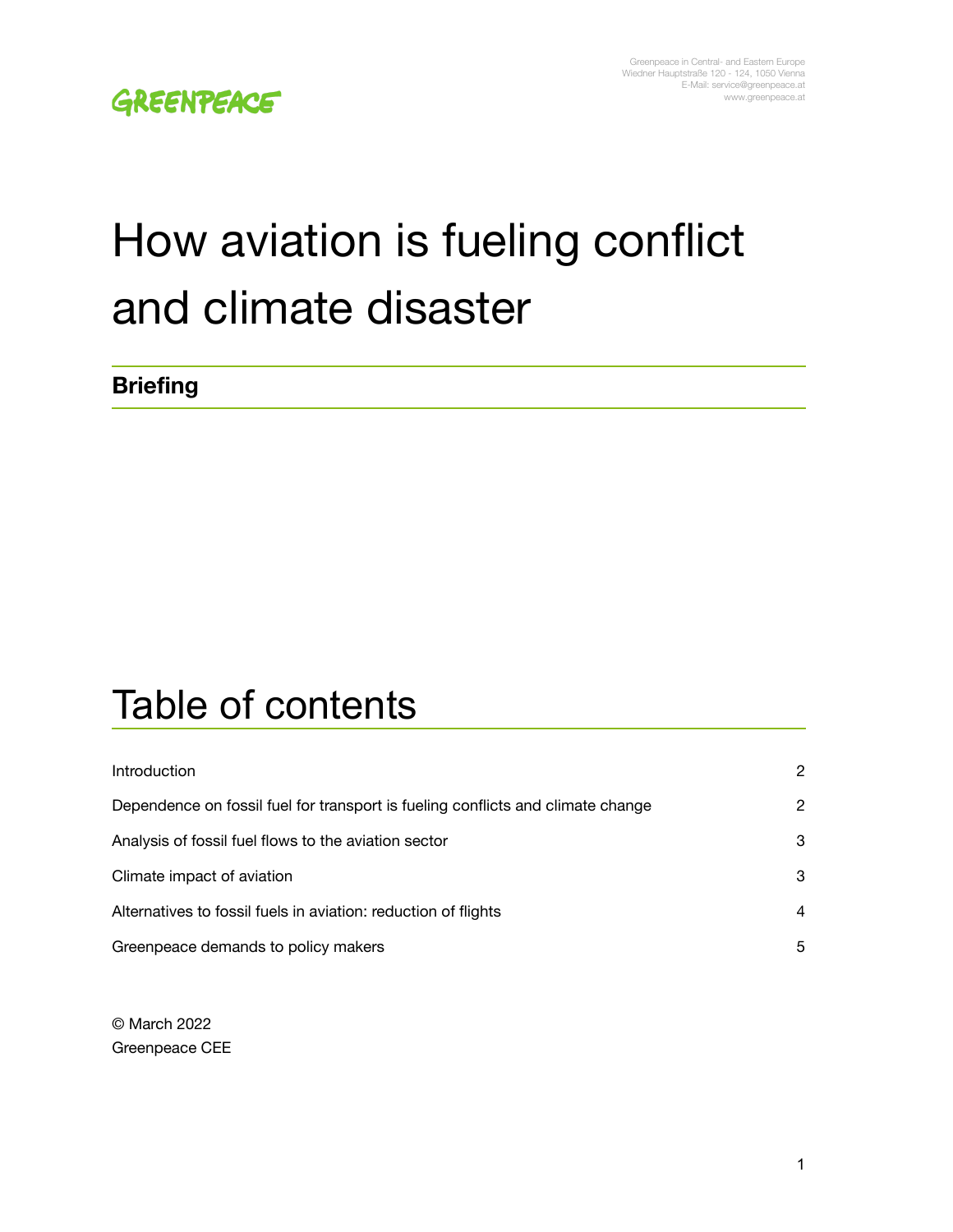

#### <span id="page-1-0"></span>Introduction

Putin's war in Ukraine has also led to disruption for the European airline sector, with companies suspending flights to and over Russia, Belarus and Ukraine and kerosene prices soaring. The war in Ukraine is also driving up the price of fuel which represents a quarter or more of [airlines'](https://www.freightwaves.com/news/ukraine-crisis-creates-logistics-headaches-for-air-cargo-airlines) cost base.

As airlines expect [another](https://www.reuters.com/business/aerospace-defense/ryanair-boss-predicts-tough-months-ahead-war-pushes-up-fuel-prices-2022-03-02/) difficult twelve months, the risk is high that current developments in Ukraine will make those companies that have already received billions of Euros during the COVID crisis even more dependent on public support funds in the long-term. [Finnair](https://www.aviacionline.com/2022/02/finnair-hardest-hit-european-airline-by-airspace-closures-says-ceo/), which has been particularly affected by Russia-EU airspace sanctions, has already prepared to furlough staff and might become the first airline needing new bailouts.

#### <span id="page-1-1"></span>Dependence on fossil fuel for transport is fueling conflicts and climate change

Almost 70% of all crude oil imports into the EU are used in the [transport](https://ec.europa.eu/eurostat/statistics-explained/index.php?title=File:Consumption_of_oil_in_selected_sectors,_EU-27,_2018_(%25).png) sector to power planes, cars, trucks and ships. The European transport sector, and with it aviation, is highly dependent on fossil fuel imports from [conflict-ridden](https://energy.ec.europa.eu/data-and-analysis/eu-crude-oil-imports-and-supply-cost_en) parts of the world, including Russia (26.9% of oil [imports\)](https://ec.europa.eu/eurostat/cache/infographs/energy/bloc-2c.html#carouselControls?lang=en), Iraq (9%), Nigeria (7.9%) and Saudi Arabia (7.7%), according to data from [2019](https://ec.europa.eu/eurostat/cache/infographs/energy/bloc-2c.html#carouselControls?lang=en), the last "normal" year for transport. Russia is the most important supplier of crude oil to the EU. In 2019 alone, the EU has spent over 55 billion Euros on 970 million [barrels](https://ec.europa.eu/eurostat/statistics-explained/index.php?title=Oil_and_petroleum_products_-_a_statistical_overview&oldid=315177) of oil from Russia. Oil exports are the [biggest](https://oec.world/en/profile/country/rus) source of [income](https://oec.world/en/profile/country/rus) for Russia and likely to fuel Putin's war machine.

Around half of Russia's oil exports go to European OECD countries, with the Netherlands and Germany the most important countries of destination, followed by Poland and Finland.



Source: Graph by the U.S. Energy Information Administration, based on Russian export statistics and partner

#### Source: https://www.eia.gov/international/content/analysis/countries\_long/Russia/russia.pdf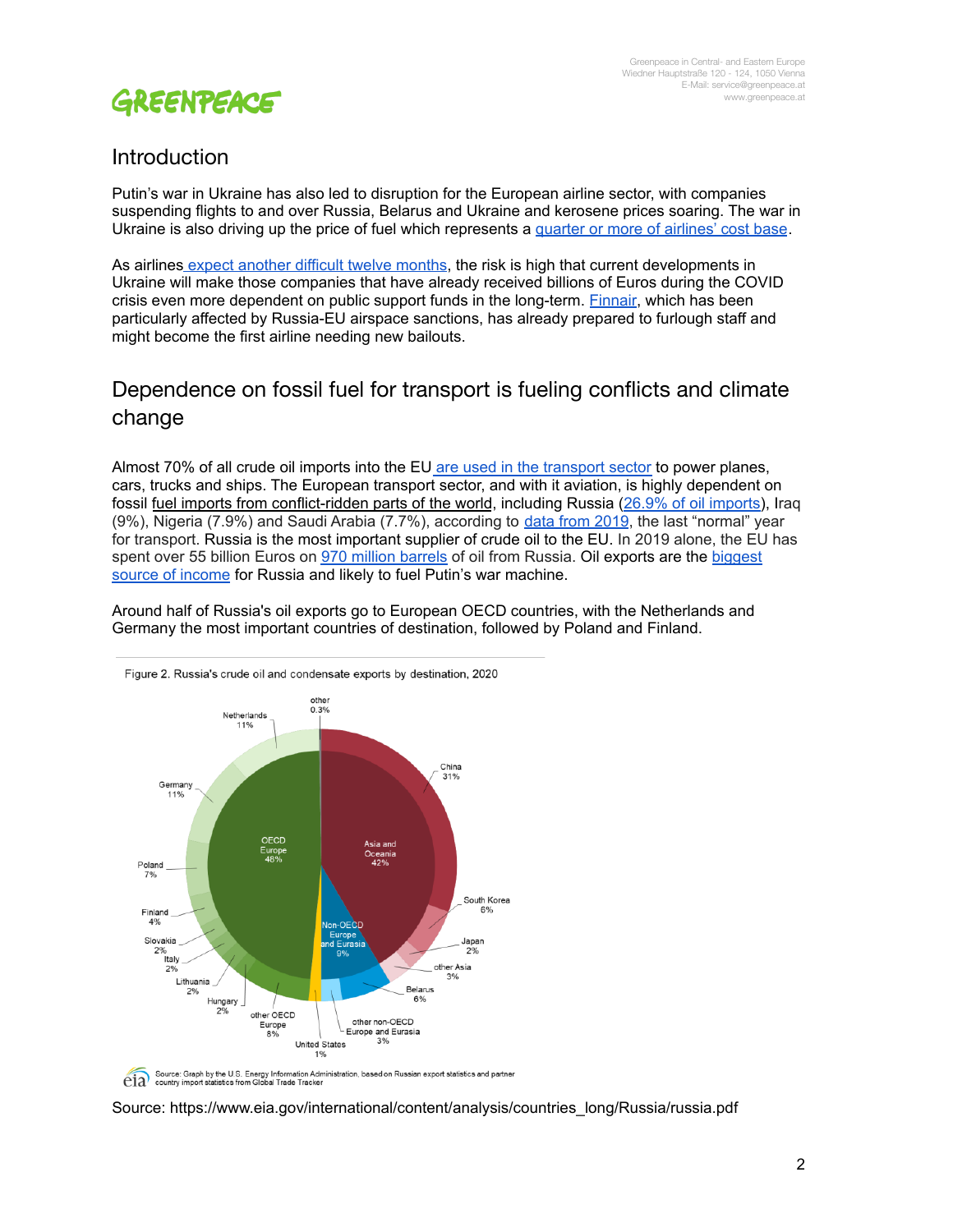

#### <span id="page-2-0"></span>Analysis of fossil fuel flows to the aviation sector

At around 27%, Russia accounts for the largest share of oil imports into the EU of which almost  $70\%$ is used for the [transport](https://ec.europa.eu/eurostat/statistics-explained/index.php?title=File:Consumption_of_oil_in_selected_sectors,_EU-27,_2018_(%25).png) sector, with only 3% of EU domestic production. This means that about one in four flights in Europe are powered by oil that is now likely to be financing Putin's war in Ukraine.

Taking all flights in the EU together, the aviation industry consumes about 62.8 [million](https://www.fuelseurope.eu/wp-content/uploads/FuelsEurope-Statistical-Report-2019-2.pdf) tonnes of jet fuel in an average (pre-pandemic) year. Short-haul flights with train alternatives in the EU, UK, CH and NO alone consume about 4.35 million tonnes of fossil fuel annually, causing about 23.4 <sup>1</sup> million tonnes of greenhouse gas emissions, according to recent research by [Greenpeace](https://www.greenpeace.org/static/planet4-eu-unit-stateless/2021/10/135ec803-getontrack-gp-briefing-en-final.pdf) EU.

Greenpeace has further estimated that 100,000 ghost flights took place this winter, consuming around 360,000<sup>2</sup> tons of jet fuel. Due to the upcoming summer holiday season the number of ghost flights is expected to decrease during aviation's summer schedule, but the war in Ukraine and the ongoing pandemic situation is creating a high level of uncertainty for the aviation sector.

By immediately stopping the top 250 short-haul flights in Europe, <sup>3</sup> **Europe's demand for Russian crude oil could be reduced by 2 billion Euros**. <sup>4</sup> By banning empty or near-empty ghost flights, Russia could be deprived of about **185 million Euros** that are likely to be financing Putin's war in Ukraine.

#### <span id="page-2-1"></span>Climate impact of aviation

Due to its high dependency on fossil fuel, aviation is a major contributor to rising greenhouse gas emissions. In recent years, annual emissions from aviation have [increased](https://www.transportenvironment.org/discover/airline-emissions-growth-out-control/) by 4-5%, up to the start of the COVID crisis in 2020. Although the pandemic has led to a temporary decline in aviation emissions, air travel is [projected](https://www.mckinsey.com/industries/travel-logistics-and-infrastructure/our-insights/back-to-the-future-airline-sector-poised-for-change-post-covid-19) to return to its skyrocketing pre-pandemic levels as early as 2024.

Without political action to counter its growth prospects, the aviation industry will become one of the biggest greenhouse gas emitting sectors globally and by 2050 it will have consumed up to a [quarter](https://www.carbonbrief.org/aviation-consume-quarter-carbon-budget) of the global carbon [budget](https://www.carbonbrief.org/aviation-consume-quarter-carbon-budget) for achieving the 1.5°C Paris Agreement goal. With the actual climate impacts of flying up to three times [worse](https://www.sciencedirect.com/science/article/pii/S1352231020305689) than the emission of greenhouse gases alone, decarbonising aviation will be crucial to reaching the Paris Climate targets.

Aviation has been the fastest [growing](https://www.eea.europa.eu/data-and-maps/indicators/greenhouse-gas-emission-trends-6/assessment-3) source of transport-related greenhouse gas emissions in the European Union in recent decades. While Europe has reduced its greenhouse gas emissions overall

<sup>123.4</sup> tons of GHG from short-haul flights equals - with a factor 1.7 for non-CO<sub>2</sub> effects - 13.7 million tons of COhttps://ec.europa.eu/eurostat/statistics-explained/index.php?title=Oil\_and\_petroleum\_products\_-\_a\_statistical\_overview&ol did=315177 equalling around 4.35 mio tons of jet fuel.

<sup>&</sup>lt;sup>2</sup> Our calculation for this is: Average standard aircraft (e.g. Boeing 747-400 with around 200 seats), average distance (around 900 km). For this distance the kerosene consumption is around 3.6 [tonnes.](https://www.carbonindependent.org/22.html)

<sup>&</sup>lt;sup>3</sup> except those ones where a train does not exist or where a train goes a route which is more than 5 times longer (e.g. Helsinki-Oslo)

<sup>4</sup> Our calculation for this is: by stopping the 250 busiest short-haul flights in the EU (and UK, Switzerland and Norway), not including flights to islands without train connections and flights where the train alternative takes a much longer route, 2.34 million tonnes of greenhouse gas could be saved, equivalent to the burning of 4.35 million tonnes  $(3.43$  million [barrels\)](https://www.bp.com/content/dam/bp/business-sites/en/global/corporate/pdfs/energy-economics/statistical-review/bp-stats-review-2021-approximate-conversion-factors.pdf) of jet fuel. These 250 short-haul flight routes account for 86% of the passengers in the EU (and UK, Switzerland, Norway) flying on all short-haul routes, apart from flights to islands without train connections and flights without a suitable train alternative. According to [Eurostat](https://ec.europa.eu/eurostat/statistics-explained/index.php?title=Oil_and_petroleum_products_-_a_statistical_overview&oldid=315177) data, in 2019, the EU imported 970 million barrels of crude oil from Russia at a value of 61.7 bn USD (around 55 bn EUR). The 3.43 million barrels of jet fuel needed for short-haul flights would therefore have cost around 2 bn Euros to buy from [Russia](https://ec.europa.eu/eurostat/statistics-explained/index.php?title=Oil_and_petroleum_products_-_a_statistical_overview&oldid=315177) (ignoring the losses at oil refineries). We assume that in the current Ukraine war crisis, any reduction in demand for oil would reduce imports from Russia by 1:1.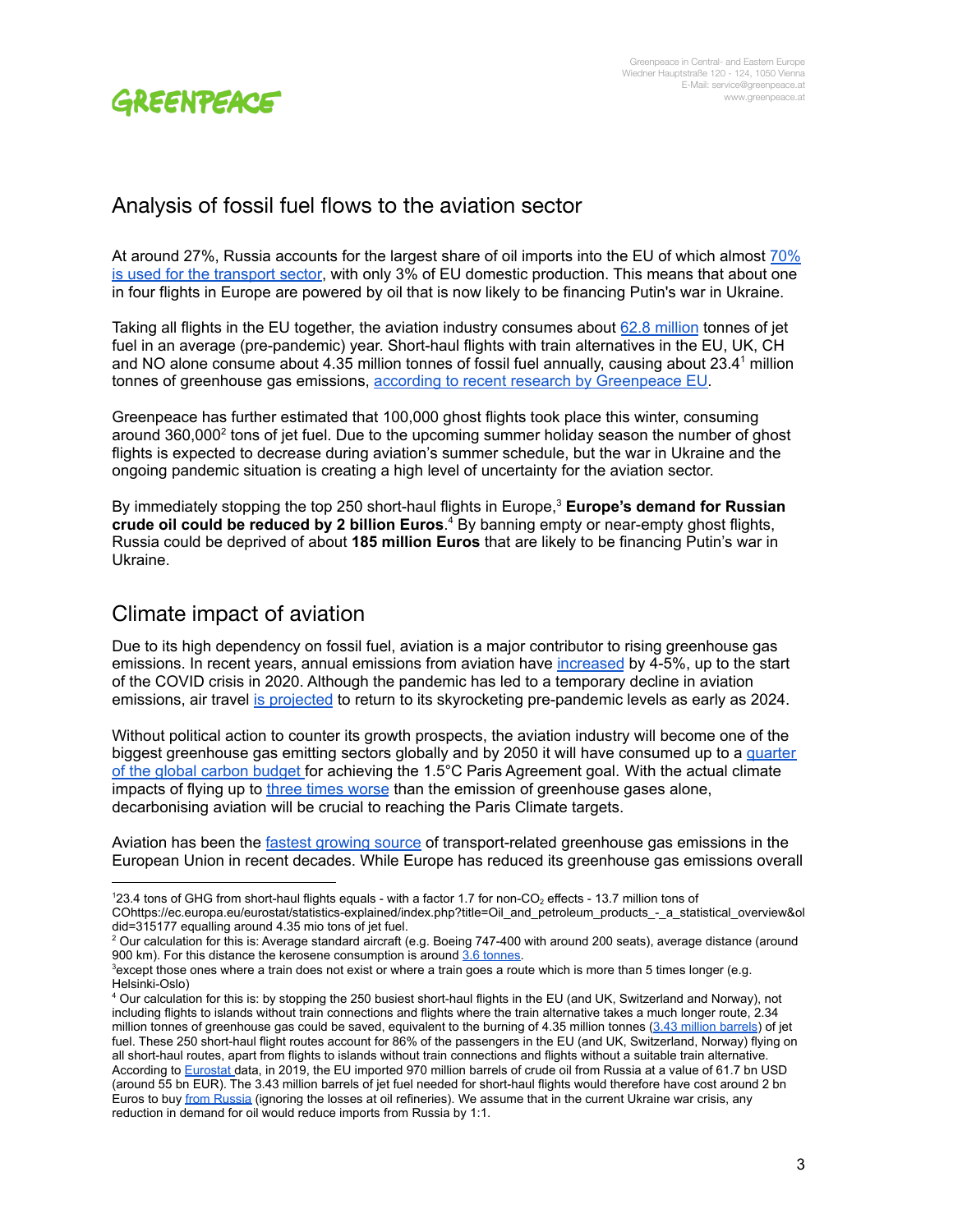by more than 30% since 1990, emissions from aviation have more than [doubled](https://www.eea.europa.eu/data-and-maps/data/data-viewers/greenhouse-gases-viewer) and have been a major contributor to the trend of rising transport emissions in Europe. Carbon pollution from flying in Europe has risen by a staggering 26% in the last five years (before the pandemic) and airlines rank among the biggest carbon [emitters](https://www.transportenvironment.org/news/airlines-are-biggest-carbon-emitters-four-european-countries) in Europe in 2018.

Short-haul flights in Europe with train alternatives account for about 23.4 million [tonnes](https://www.greenpeace.org/static/planet4-eu-unit-stateless/2021/10/135ec803-getontrack-gp-briefing-en-final.pdf) of greenhouse gas emissions annually. In addition to the CO<sub>2</sub> impact, the non-CO<sub>2</sub> impact of air transport (e.g. nitrogen oxides (NOx), soot particles, water vapour) is two times worse than its  $CO<sub>2</sub>$ emissions, as [demonstrated](https://www.sciencedirect.com/science/article/pii/S1352231020305689) by independent scientists and [confirmed](https://www.greenpeace.org/eu-unit/issues/climate-energy/45308/the-european-commission-must-stop-flying-into-climate-crisis/) by a study published by the European [Commission](https://www.greenpeace.org/eu-unit/issues/climate-energy/45308/the-european-commission-must-stop-flying-into-climate-crisis/)[.](https://www.sciencedirect.com/science/article/pii/S1352231020305689)

62% of Europeans support a ban on short-haul flights, according to a [survey](https://www.eib.org/en/infographics/ban-on-short-distance-flights) conducted by the European Investment Bank (EIB) and a large majority [supports](https://germanwatch.org/sites/default/files/2021-03-26_EU%20Rail_polling%20report_final-1.pdf) the development of daytime and night trains.

Only 1% of the world's population flies and is [responsible](https://www.sciencedirect.com/science/article/pii/S0959378020307779) for half of global aviation emissions, with many frequent flyers being European. If current trends continue, the aviation industry will be a major contributor to climate [collapse](https://www.carbonbrief.org/aviation-consume-quarter-carbon-budget).

#### <span id="page-3-0"></span>Alternatives to fossil fuels in aviation: reduction of flights

As Europe is trying to cut ties with (Russian) fossil fuels, a debate about alternatives has begun. With the transport sector being highly dependent on oil and consuming two thirds of the EU's oil imports, clearly decarbonisation of this sector will be decisive in reducing oil dependency.

For years the aviation industry, with its high dependence on fossil fuels, has claimed that it will achieve net-zero emissions by 2050 through carbon offsetting and so-called Sustainable Aviation Fuel (SAF). SAF is an umbrella term for a variety of relatively new types of jet fuel intended to replace fossil fuel based kerosene.

While certain fuels made from 100% renewable electricity (e-kerosene and/or green hydrogen) could provide an opportunity for airlines to reduce greenhouse gas emissions in the long-term for the few [flights](https://www.greenpeace.org.uk/resources/policy-briefing-building-back-better-for-aviation/) which will never be be possible to avoid or move to rail, the vast majority of SAF based on biomass or waste is either non-sustainable or unavailable in sufficient quantities for today´s aviation demand and would not make any difference to decarbonising aviation.

Before the COVID pandemic, less than 200,000 tonnes of [sustainable](https://edition.cnn.com/travel/article/aviation-environmental-impact-2021/index.html?utm_source=twCNN&utm_medium=social&utm_term=link&utm_content=2021-11-24T19%3A00%3A15) aviation fuel was produced [globally,](https://edition.cnn.com/travel/article/aviation-environmental-impact-2021/index.html?utm_source=twCNN&utm_medium=social&utm_term=link&utm_content=2021-11-24T19%3A00%3A15) a tiny fraction of the 300 million tonnes of jet fuel needed by commercial airlines in a normal year. The International Energy Agency expects that SAFs will make up 19% of [airline](https://www.iea.org/commentaries/are-aviation-biofuels-ready-for-take-off) fuels by 2040, meaning that 81% will still be fossil-fuel based kerosene, which is not enough to bring aviation in line with the Paris agreement.

Despite these limitations, together with carbon offsetting, SAFs are the most popular "strategy" for airlines to reduce emissions in the long-term and their promotion is often used by companies to appear 'green' - so-called greenwashing. In reality, the aviation industry lacks the short-term strategies that are needed to decarbonise aviation in line with the Paris Climate targets over the next eight years.

Greenpeace is calling for the full decarbonisation of aviation in [Europe](https://www.greenpeace.org/static/planet4-belgium-stateless/2020/09/6a3a7fc4-transportroadmap_report_september2020_2.pdf) by 2040, which means a full phase-out of any fossil fuel through a reduction in air traffic and their replacement with fuels which are made from 100% renewable energy for the remaining air traffic.